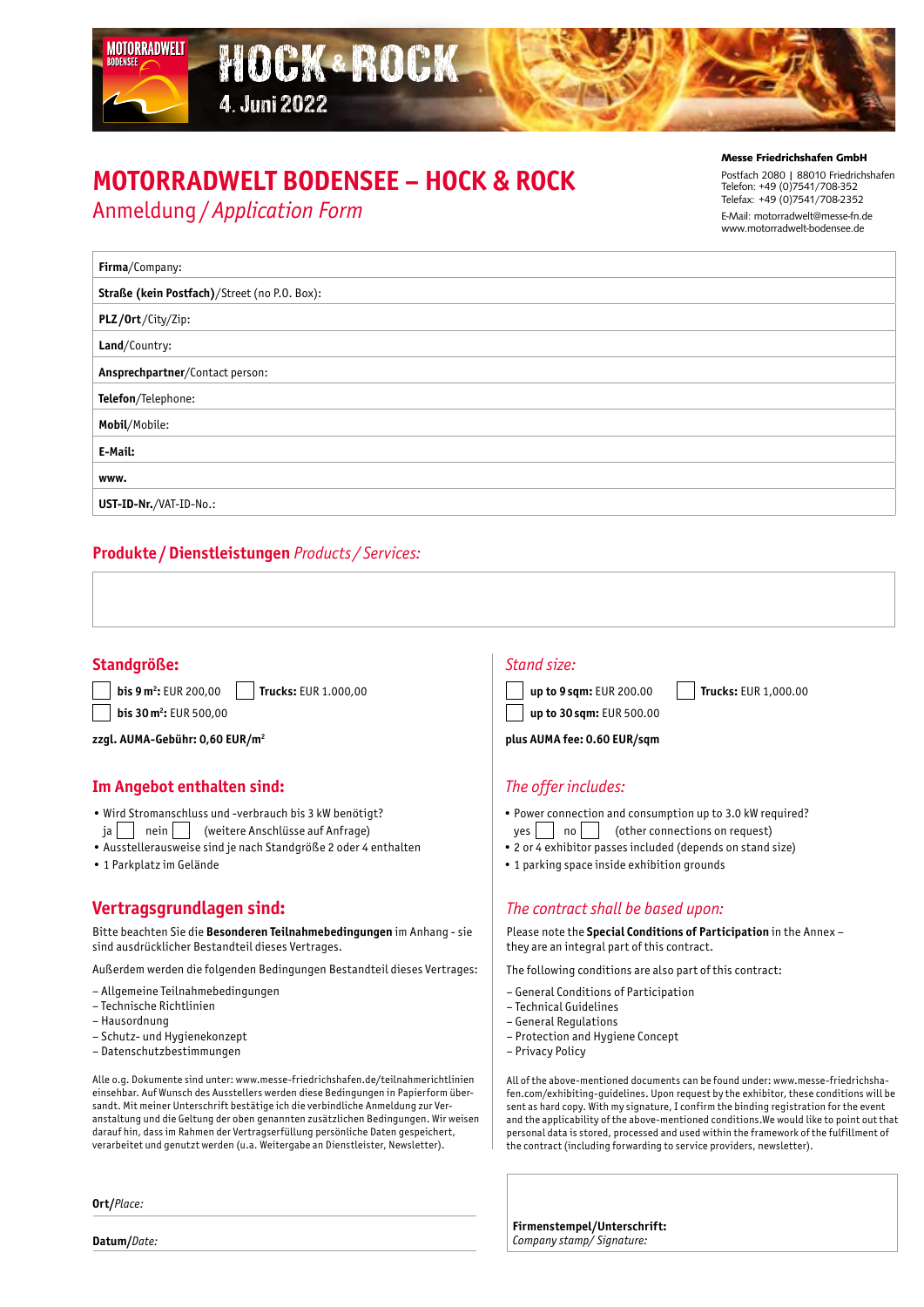

#### Definitions

| MFN:                                  | Messe Friedrichshafen GmbH shall hereafter be referred to as "MFN".<br>General Conditions of Participation available at: www.messe-friedrichshafen.com/exhibiting-guidelines.                                                                                                                                                                       |
|---------------------------------------|-----------------------------------------------------------------------------------------------------------------------------------------------------------------------------------------------------------------------------------------------------------------------------------------------------------------------------------------------------|
| <b>General event information</b><br>1 |                                                                                                                                                                                                                                                                                                                                                     |
| 1.1                                   | Opening times<br>The MOTORRADWELT Hock & Rock will take place on 06/04/2022 at the MFN exhibition grounds in Friedrichshafen.<br>The event is open Saturday from 11 a.m. to 10 p.m. The right to alter the opening times due to serious reasons is<br>reserved. Changes will be announced in good time.<br>Access for exhibitors: 8 a.m. to 12 p.m. |
| 1.2<br>1.2.1                          | Set-up and dismantling times<br>Set-up:<br>06/04/2022:<br>from 8 a.m.<br>Advanced stand set-up has to be approved by the project management via motorradwelt@messe-fn.de and is subject to<br>charge.                                                                                                                                               |
| 1.2.2                                 | Dismantling:<br>06/04/2022:<br>from 10 p.m. til 12 p.m.<br>Early dismantling is not permitted. Please note the MFN General Conditions of Participation.                                                                                                                                                                                             |
| 1.3                                   | Additional deadlines:<br>04/01/2022<br>Start of planning:                                                                                                                                                                                                                                                                                           |
| 1.4                                   | After admission, all additional services may be ordered via forms. You will receive the forms per e-mail.                                                                                                                                                                                                                                           |
| 1.5                                   | The ground in the outdoor area is partly a tarred surface and partly graveled and may have unevenness and be sloping.                                                                                                                                                                                                                               |
| 1.6                                   | Direct sales of products and services is generally permitted. All offered products and services have to be declared with<br>price tag. The prices have to include German VAT and all additional costs.                                                                                                                                              |
| 1.7                                   | WiFi: MFN has its own WiFi, which exhibitors and visitors can log onto free of charge. Exhibitors' own W- Lan must be<br>registered and meet certain conditions. Please note that the W-Lan strength in the outdoor area may vary.                                                                                                                  |
| 1.8                                   | GEMA: Exhibitors have to register the use of copyright music, videos or movies with the German authority GEMA.<br>Registration forms are available at: www.messe-friedrichshafen.com/exhibiting-guidelines.                                                                                                                                         |

- 1.9 Catering: MFN has an official exclusive contract partner for catering and beverage services address can be asked at the project team.
- 1.10 Guarding / Liability: MFN does not assume any obligation to exercise proper care of exhibits, stand fittings and objects which are the property of the stand personal or the exhibitors. Stand guarding can be requested via [motorradwelt@messe](mailto:motorradwelt@messe-fn.de)[fn.de](mailto:motorradwelt@messe-fn.de) MFN.
- 1.11 Use of operations equipment: For logistic and safety reasons, the use of cranes, forklifts and lifting platforms / hydra ladders is exclusively limited to the official contract partners of MFN. These services can be ordered via motorradwelt@messe-fn.